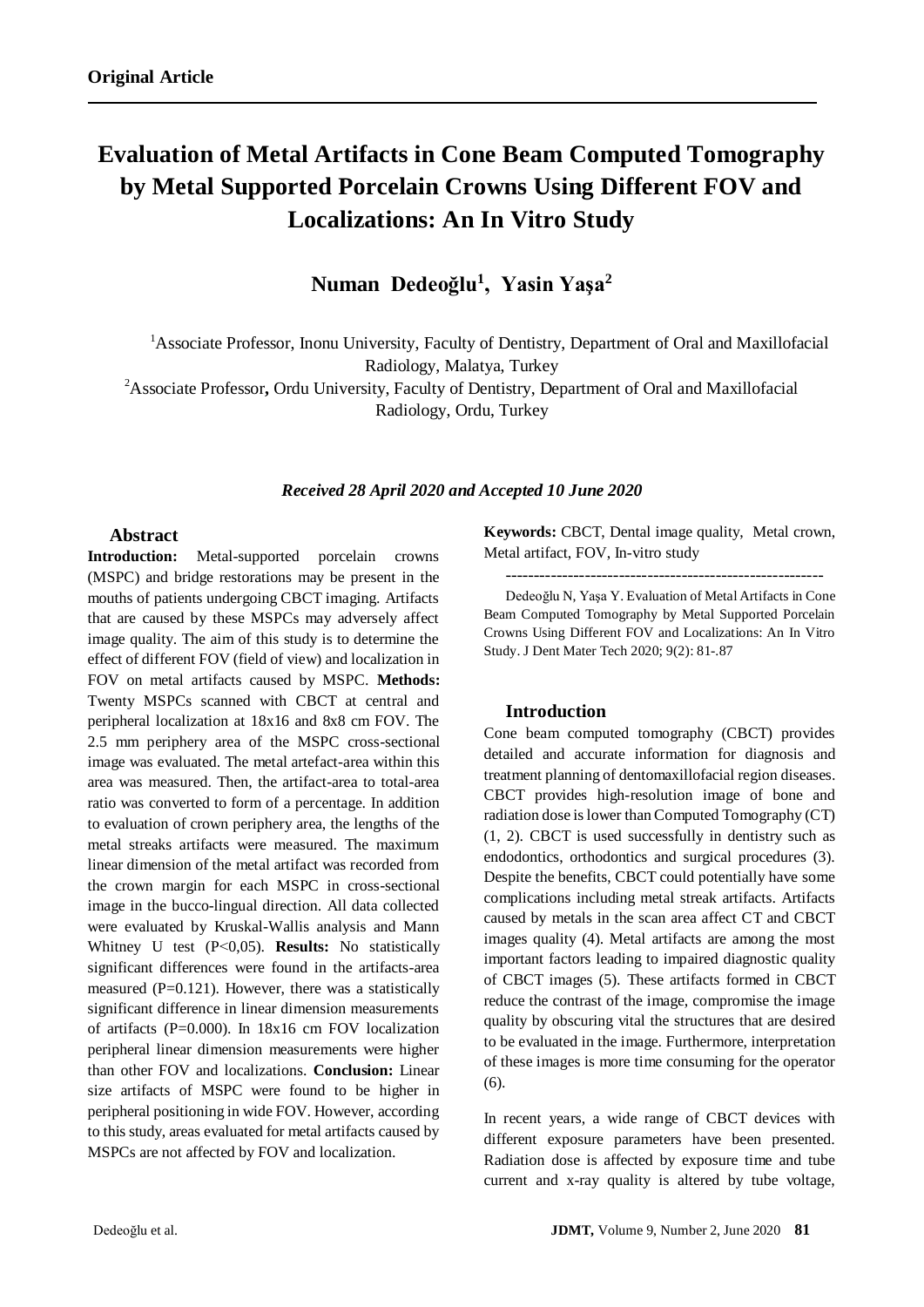filtration and FOV (field of view). These factors affect quality of image through noise, contrast resolution and artifacts (7). Tomographic images have variable densities according to localization of the object in FOV (8). Artifacts in images will increase when higher number of objects are located outside of FOV (9). Size of FOV affects CBCT quality and artifact formation based on projection data discontinuity effect (10, 11). Metalsupported porcelain crowns (MSPC) and bridges may be present in the dentition of patients undergoing CBCT scans. Metal artifacts caused by these prostheses may adversely affect the image quality. The aim of this study is to evaluate metal artifacts in CBCT images caused by MSPCs in 4 different scanning protocols using two different FOVs (18x16 and 8x8 cm) and two different localizations measuring them spatially and dimensionally.

## **Materials and Methods**

Twenty MSPCs including 9 molars, 6 premolars and 5 incisors were used in this in vitro study. These MSPCs obtained from spare ones which were originally fabricated for clinical use. Block of wax was used to stabilize the crowns during the scan (figure 1A). A 18x16 cm cardboard box was used (figure 1B) to mount each MSPCs in the gantry for CBCT scanning (figure 1C). 18x16 cm and 8x8 cm FOVs were selected for scanning. For localization, two scanning points were identified as central and peripheral for each FOV. The peripheral point was assigned as a midpoint in top level of both FOV. Scout images were taken before actual scan in both FOVs to adjust the position of the object in FOV in lateral and coronal directions. For peripheral position, MSPC was placed at the peripheral point in the cardboard box according to the preferred FOV. Later, in the first lateral scout image taken, MSPC was adjusted to be at midpoint of top and anterosuperior of FOV. Within this setting, image was taken by moving the gantry with imaging computer. In the coronal image, which was the second scout imaging, MSPC was adjusted to be at the midpoint at mediolateral of top point. The central point was determined as midpoint in middle level of both FOVs. These points were checked in lateral and coronal scout images. Despite peripheral position, central position adjustments were performed by choosing the midpoint of top-bottom and antero-superior in lateral scout image and choosing the midpoint of top-bottom and mediolateral in coronal scout images. During the scan, bucco-lingual positions of the crowns were adjusted to simulate a dental arch shape. Each crown was scanned 4 times and a total of 80 CBCT images were obtained for evaluation. Images were obtained by NewTom 5G (Quantitative Radiology, Verona, Italy) CBCT device using a standard protocol of 110 kVp and a maximum of 20). Exposure time was the same in all the scans (18hs). Contrast adjustment were similar to clinical x-rays for patient images. Voxel values were the same in all images (0.25mm). CBCT images were evaluated using NNT software (Quantitative Radiology, Verona, Italy).

For each MSPC, cross-sections were taken in the middle of the crown (thickness: 0.05 mm) to see the buccolingual direction. The area around 2.5 mm of the MSPC cross-sectional image was first evaluated. Next, area with metal artifacts within this measured area was measured. Later, artifact-area to total-area ratio was converted to form of a percentage (figure 2). Furthermore, lengths of metal streak artifacts were measured. The cross-sectional image in the bucco-lingual direction was recorded for each MSPC by measuring the maximum linear dimension originated from the metal crown edge (figure 3). In order to determine the end point of metal streaks, these evaluations were conducted in a dark room and hyperdensed border was considered the end point. To obtain a cross-sectional image parallel to long axis of tooth, each MSPC was embedded in a wax block parallel to the surface. The Kolmogorov-Smirnov and Shapiro Wilk tests were used to test the normality of the data. The results indicated that our data do not show normal distribution. For statistical evaluation, data collected were compared with Kruskal-Wallis analysis and Mann Whitney U test (P˂0.05). To define intraobserver error rate, measurements were repeated on randomly selected 30% of all images intraclass correlation coefficients (ICC).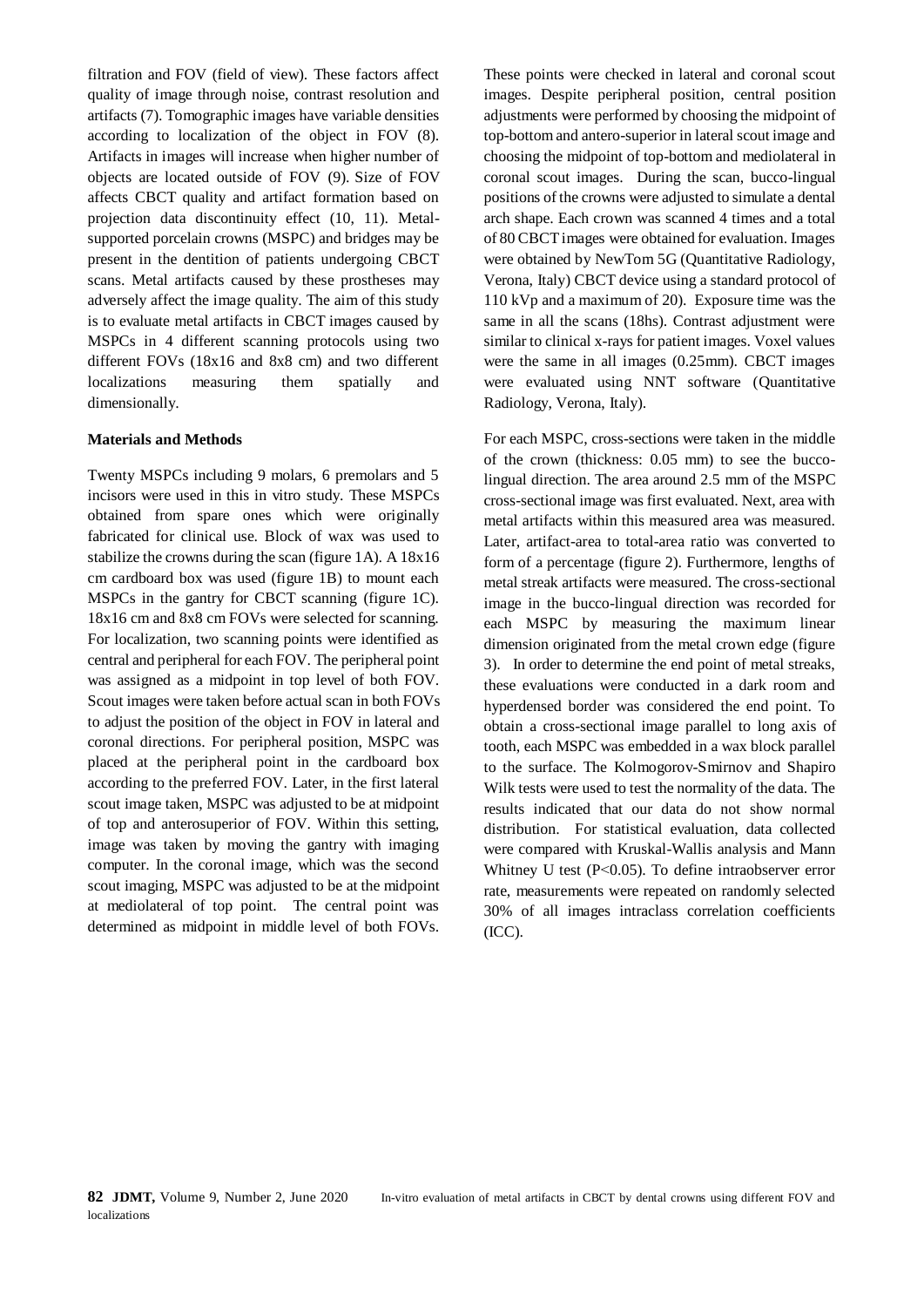

Figure 1: Metal supported porcelain crown with wax (A), Cardboard was used for scanning with metal supported porcelain crown (B), Cardboard and crown in the gantry (C)



Figure 2: Determining of 2.5 mm area from the edge of crown (A), total area measurement around the crown (B), metal artifact-area measured (C), artifact-area to total-area ratio (B) was measured (C) converted to a percentage value (C:BX100=percentage value)



Figure 3: Metal artifact linear dimension measurement in different form crowns (A,B), linear dimension was measured from the crown edge to the metal artifact final point and maximum dimension was recorded for each crown.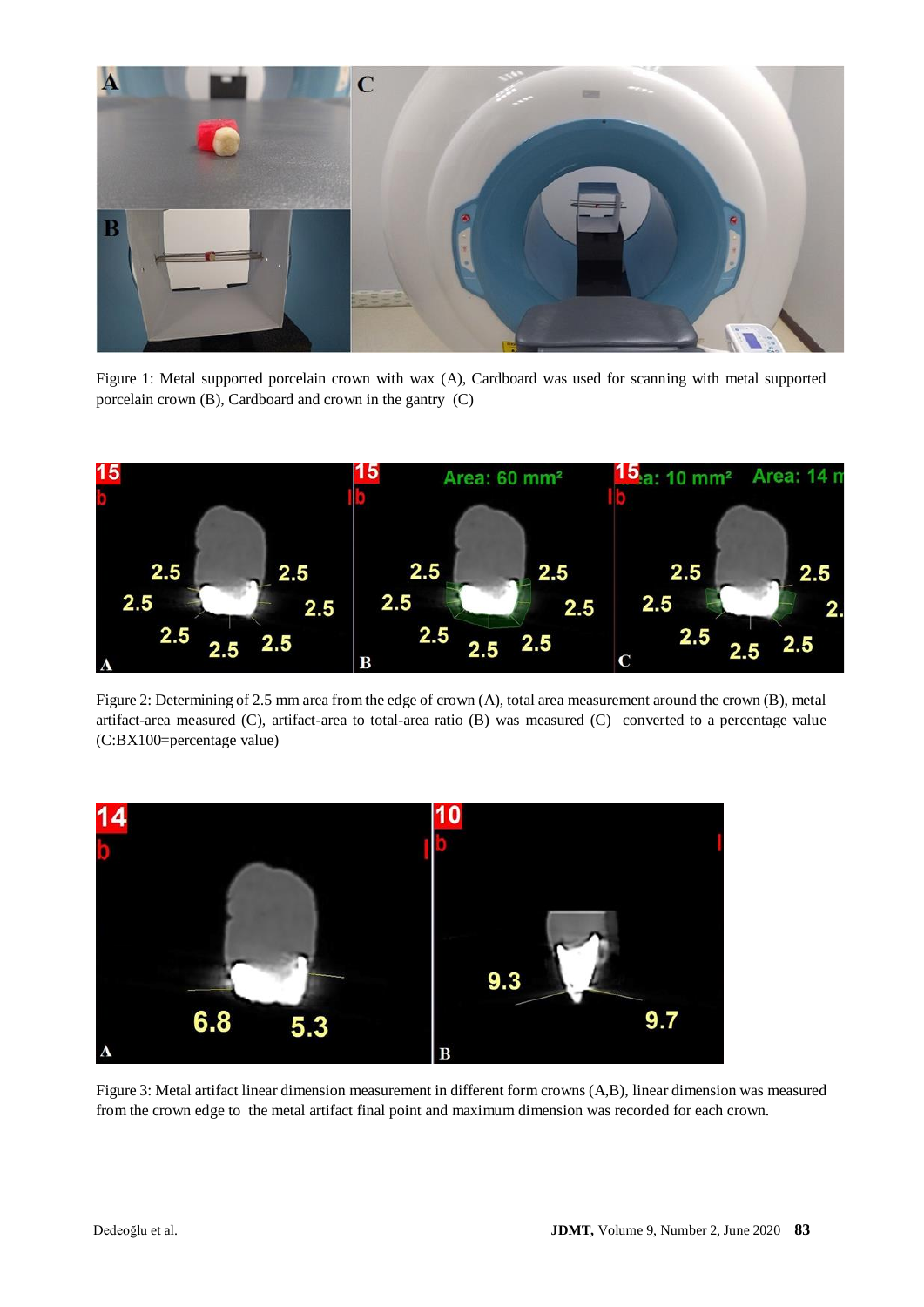## **Results**

ICC scores were 0.87-0.92 for all measurements. Area measured from artifacts and linear size measurements means are presented in Table I. In groups where metal artifacts occurred, there was no statistically significant difference between groups with different FOV and localizations (P=0.121) (Table II). However, there was a statistically significant difference in linear size

measurements of metal artifacts occurring at different FOV and localizations in MSPC CBCT scans (P=0.000) (table II). Artifacts of linear size measurements in FOV of 18×16 cm localization peripheral was statistically significant difference than other groups (Table III). A statistically significant difference was found between the FOV of 18x16 cm-localization central with FOV of 8x8 cm localization-central scan artifact dimensional measurements (P=0.046) (Table III).

Table I: Mean value of percentage of measured area and linear dimension measurements.

| Groups               | Percentage of area measured | linear measurements |  |
|----------------------|-----------------------------|---------------------|--|
|                      | Mean $(\%)$                 | Mean $(mm)$         |  |
| Fov 18x16 Central    | 29.7                        | 4.5                 |  |
| Fov 18x16 Peripheral | 22.5                        | 12.7                |  |
| Fov 8x8 Central      | 33.5                        | 5.6                 |  |
| Fov 8x8 Peripheral   | 33.1                        | 4.8                 |  |

**Table II:** Kruskal Wallis test for linear dimension measurements and percentage of area measured of metal artifacts

| Ddimensdd            |    |                               |             |              |                             |               |       |
|----------------------|----|-------------------------------|-------------|--------------|-----------------------------|---------------|-------|
|                      |    | Linear dimension measurements |             |              | Percentage of area measured |               |       |
| Groups               | N  | Median                        | Min-Max     | $\mathbf{P}$ | Median                      | Min-Max       | P     |
|                      |    |                               |             |              |                             | (% )          |       |
| Fov 18x16 Central    | 20 | 24.45                         | $2.5 - 7.5$ |              | 41.25                       | $10.2 - 55$   |       |
| Fov 18x16 Peripheral | 20 | 70.45                         | 8.4-17      | 0.000        | 30.08                       | $9.5 - 44.1$  | 0.121 |
| Fov 8x8 Central      | 20 | 37.10                         | $2.5 - 8.5$ |              | 45.98                       | $10.2 - 61.6$ |       |
| Fov 8x8 Peripheral   | 20 | 30                            | $2.5 - 6.5$ |              | 44.70                       | $10.2 - 63.2$ |       |
|                      |    |                               |             |              |                             |               |       |

**TableIII:** Mann Whitney U test for linear dimension measurements

| Groups               | N  | Median | D     |
|----------------------|----|--------|-------|
| Fov 18x16 central    | 20 | 10.50  | 0.000 |
| Fov 18x16 peripheral |    |        |       |

84 JDMT, Volume 9, Number 2, June 2020 In-vitro evaluation of metal artifacts in CBCT by dental crowns using different FOV and localizations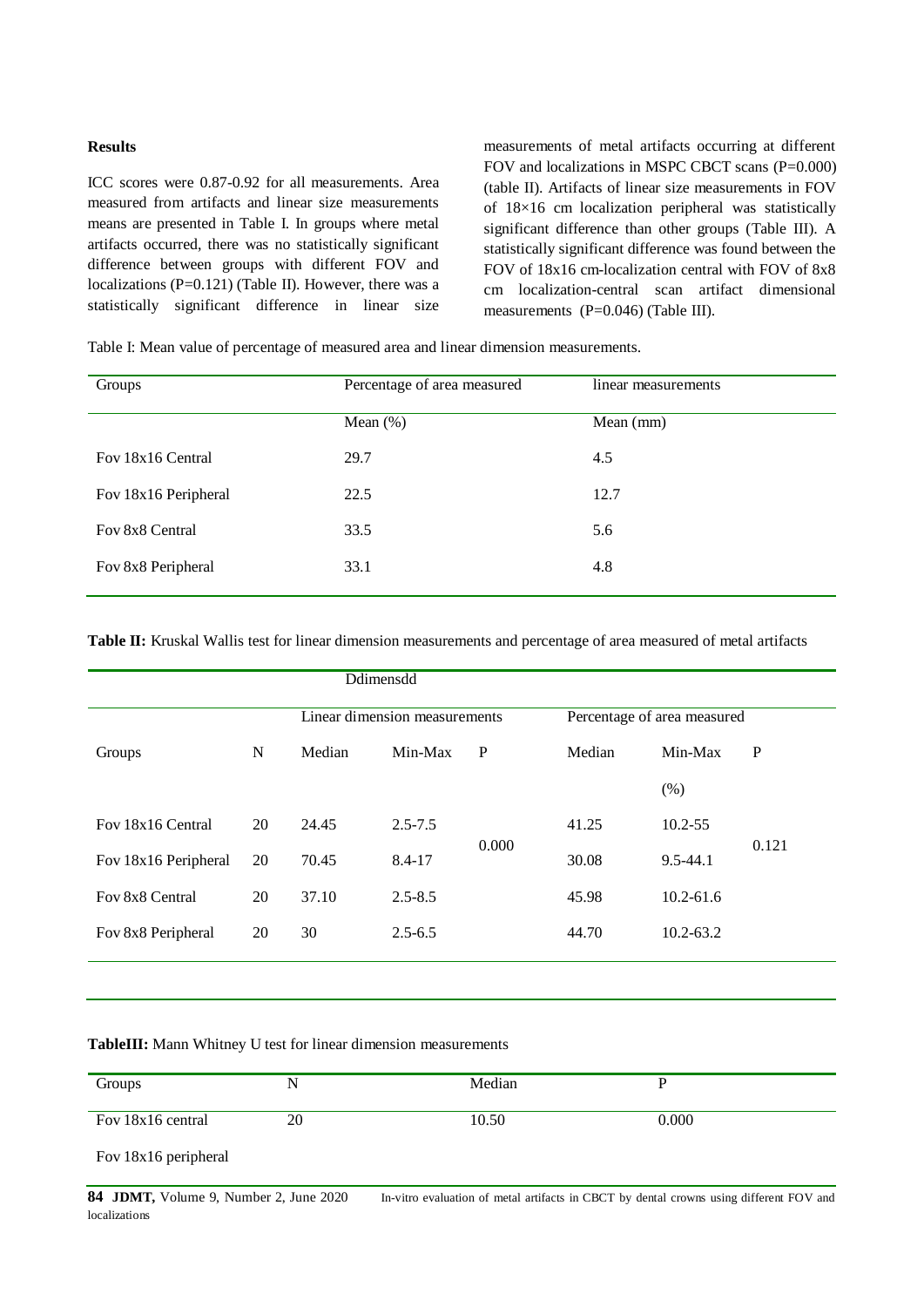|                      | $\overline{20}$ | 30.50 |           |
|----------------------|-----------------|-------|-----------|
| Fov 18x16 central    | $20\,$          | 16.80 |           |
| Fov 8x8 central      |                 |       | 0.046     |
|                      | 20              | 24.20 |           |
| Fov 18x16 central    | 20              | 18.15 |           |
| Fov 8x8 peripheral   |                 |       | 0.211     |
|                      | 20              | 22.85 |           |
| Fov 18x16 peripheal  | 20              | 30.45 |           |
| Fov 8x8 central      |                 |       | $0.000\,$ |
|                      | $20\,$          | 10.55 |           |
| Fov 18x16 peripheral | 20              | 30.50 |           |
| Fov 8x8 peripheral   |                 |       | $0.000\,$ |
|                      | 20              | 10.50 |           |
| Fov 8x8 central      | $20\,$          | 23.55 |           |
| Fov 8x8 peripheral   |                 |       | 0.127     |
|                      | $20\,$          | 17.65 |           |

## **Discussion**

Artifacts in CBCT images compromise the proper diagnosis. Metallic materials in the oral cavity are the most common cause of major artifacts in x-rays (4,12). Various sizes of metal objects can be found in whole body especially the head and neck. Metal restorations, crowns, brackets and implants adversely affect CT's quality through beam hardening, scatter, quantum noise and photon starvation (13). The low-energy rays in the polychromatic spectrum are absorbed when they encounter a high atomic number of dense matter. The average energy of the spectrum increases and beam hardening occurs due to this dense matter that acts as a filter. As a result, dark lines form around this dense substance (14). When the photons are fully absorbed by metallic objects as they pass through the X-rays (photon starvation), bright lines spread around the metal objects, bright areas and grey value losses between metal objects may emerge (13). In our study, the maximum length of these bright lines around the crowns and the area within a periphery of 2.5 mm area around the crowns were measured according to the localizations with different

FOV and FOV percentages. Image noise is increased by the displacement of the object from the central to the periphery of the FOV. In this case, the positioning of the object as a flank will improve image quality (15). Ozakı et al. (16) showed that better quality images are obtained when the object is centrally positioned within the FOV . Scarfe and Farman (17) stated that the noise in the periphery increases due to the cone beam effect. In our study, the area around 2.5 mm of each crown was first evaluated, then the area of the metal artifact was measured and the ratio of this area to the total area was calculated as a percentage. The highest ratio was observed in the small FOV 8x8 (FOV 8x8 center = 33.54%, FOV 8x8 periphery = 33.16%, FOV 18x16 center =  $29.74\%$ , FOV 18x16 periphery =  $22.55\%$ ). However, in the evaluation of 2.5 mm periphery around crowns, no statistically significant difference in spatial measurement was found between groups with variation of central and peripheral localizations and different FOVs. According to these results, in the presence of MSPC in the oral cavity of the patients undergoing CBCT scanning, it was seen that FOV and the choice of localization within the FOV was not significant within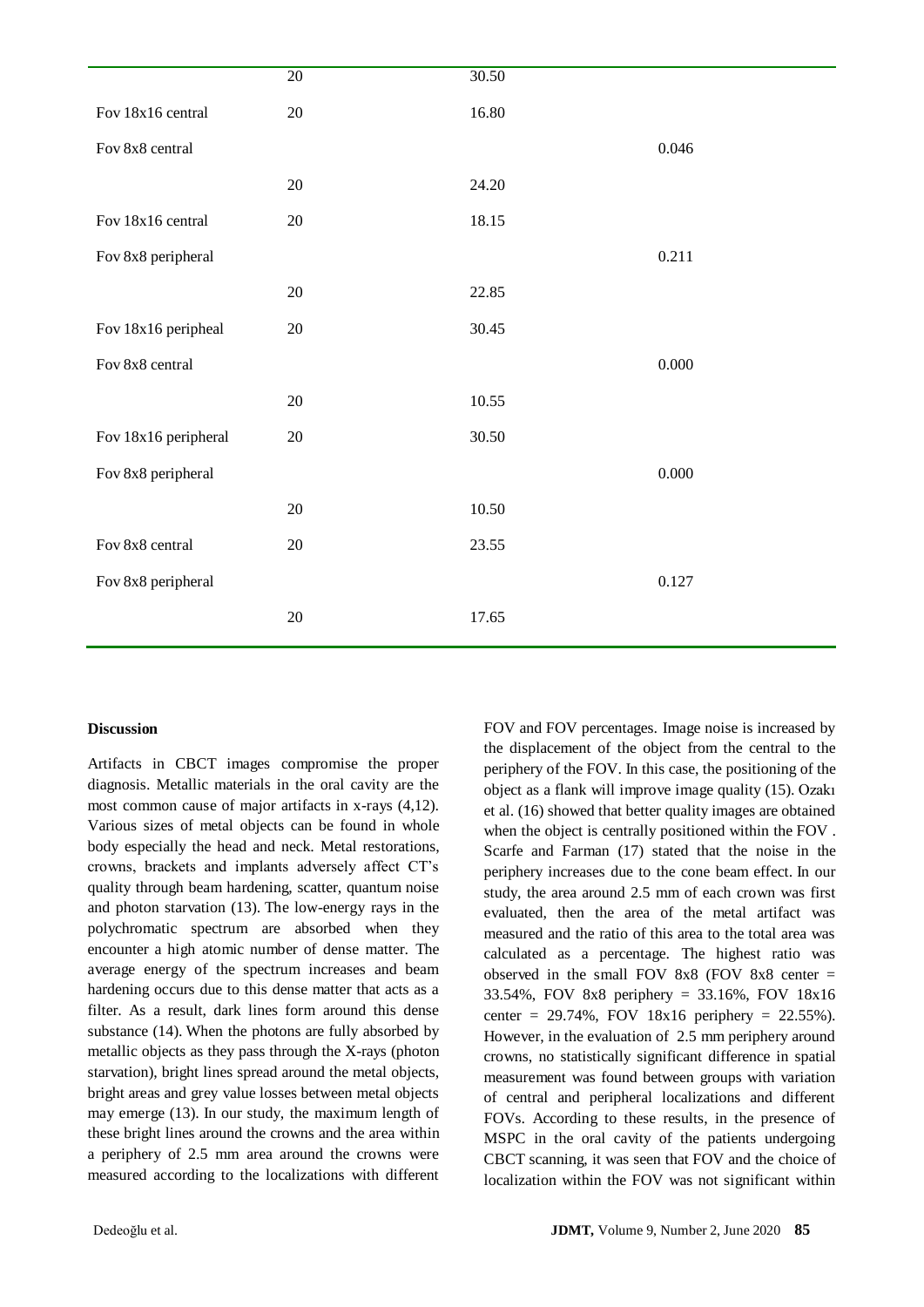2.5 mm periphery of the crowns. During the CBCT scan, the top and bottom parts of the FOV are exposed to rays only when they are x-rayed to receive less X-rays than other regions (18). In an in-vitro study, Nikbin et al. (19) found that the central position was more accurate and sensitive than the peripheral position in the evaluation of metal posts in the CBCT images before the metal artifact reduction (MAR) algorithm was applied. In our study, the maximum length of artifact was measured from the margin of the MSPC in each CBCT image. Dimensional length was found to be the highest on average FOV  $18x16$  periphery (FOV  $18x16$  periphery = 12.71 mm, FOV8x8 center =  $5.61$  mm, FOV8x8 periphery =  $4.88$ mm, FOV 18x16 center  $= 4.52$ ). In the evaluation of dimensional length statistically significant difference was found between the FOV 18x16-periphery with other groups. According to these results, in large FOV and peripheral position metal artifacts formed around the crown were found more than other FOV and positions.

## **Conclusion**

According to the results of this study, adverse effects of MSPC metal artifacts on the image was not significant in different FOV and localizations in 2.5 mm periphery of the crown. However, the widest FOV and peripheral positioning, already not common in clinical practice, should be avoided in linear dimension evaluation.

## **Acknowledgments**

This study was presented as an oral presentation at the 1st International Congress on Sports, Anthropology, Nutrition, Anatomy and Radiology, (May 3-5,2018, Nevşehir / TURKEY).

## **Conflict of interest**

The authors report no conflict of interest.

#### **References**

1. Yildizer Keris E, Demirel O, Ozdede M, Altunkaynak B, Peker I. Diagnostic accuracy of cone-beam computed tomography in detecting secondary caries under composite fillings: an in vitro study. J Istanbul Univ Fac Dent 2017; 51(1): 22-27.

2. Dedeoğlu N, Altun O, Bilge O, Sümbüllü MA. Evaluation of Anatomical Variations of Nasal Cavity and Paranasal Sinuseswıth Cone beam computed Tomography. Nobel Med 2017; 13(2): 36-41.

3. Hassan B, Jacobs R. Cone beam computed tomography – 3D imaging in oral and maxillofacial surgery. European Medical Imaging Review 2011; 1: 38- 40.

4. Sanders MA, Hoyjberg C, Chu CB, Leggitt VL, Kim JS. Common orthodontic appliances cause artifacts that degrade the diagnostic quality of CBCT images. J Calif Dent Assoc 2007; 35(12): 850–857.

5. Barrett JF, Keat N. Artifacts in CT: recognition and avoidance. Radiographics 2004; 24(6): 1679-1691.

6. Bechara BB, Moore WS, McMahan CA, Noujeim M. Metal artifact reduction with cone beam CT: an in vitro study. Dentomaxillofac Radiol 2012; 41(3): 248–253.

7. Goldman LW. Principles of CT: radiation dose and image quality. J Nucl Med Technol 2007; 35(4): 213– 225.

8. Nackaerts O, Maes F, Yan H, Couto Souza P, Pauwels R, Jacobs R. Analysis of intensity variability in multislice and cone beam computed tomography. Clin Oral Implants Res 2011; 22(8): 873–879.

9. Queiroz PM, Santaella GM, da Paz TD, Freitas DQ. Evaluation of a metal artefact reduction tool on different positions of a metal object in the FOV. Dentomaxillofac Radiol 2017; 46(3): 20160366.

10. Katsumata A, Hirukawa A, Okumura S, Naitoh M, Fujishita M, Ariji E, et al. Relationship between density variability and imaging volume size in cone-beam computerized tomographic scanning of the maxillofacial region: an in vitro study. Oral Surg Oral Med Oral Pathol Oral Radiol Endod. 2009; 107(3): 420-425.

11. Queiroz PM, Groppo FC, Oliveira ML, Haiter-Neto F, Freitas DQ. Evaluation of the efficacy of a metal artifact reduction algorithm in different cone beam computed tomography scanning parameters. Oral Surg Oral Med Oral Pathol Oral Radiol 2017; 123(6): 729– 734.

12. Neves FS, Freitas DQ, Campos PSF, Ekestubbe A, Lofthag-Hansen S. Evaluation of cone-beam computed tomography in the diagnosis of vertical root fractures: the influence of imaging modes and root canal materials. J Endod 2014; 40(10): 1530-1536.

13. Pauwels R, Stamatakis H, Bosmans H, Bogaerts R, Jacobs R, Horner K, et al. Quantification of metal artifacts on cone beam computed tomography images. Clinical Oral Implants Research. 2013;24(A100):94-99

14. Schulze, R, Heil U, Grob, D, Bruellmann DD, Dranischnikow E, Schwanecke U, et al. Artefacts in CBCT: a review. Dentomaxillofacial Radiology 2011;40(5):265–273.

localizations

**86 JDMT,** Volume 9, Number 2, June 2020 In-vitro evaluation of metal artifacts in CBCT by dental crowns using different FOV and